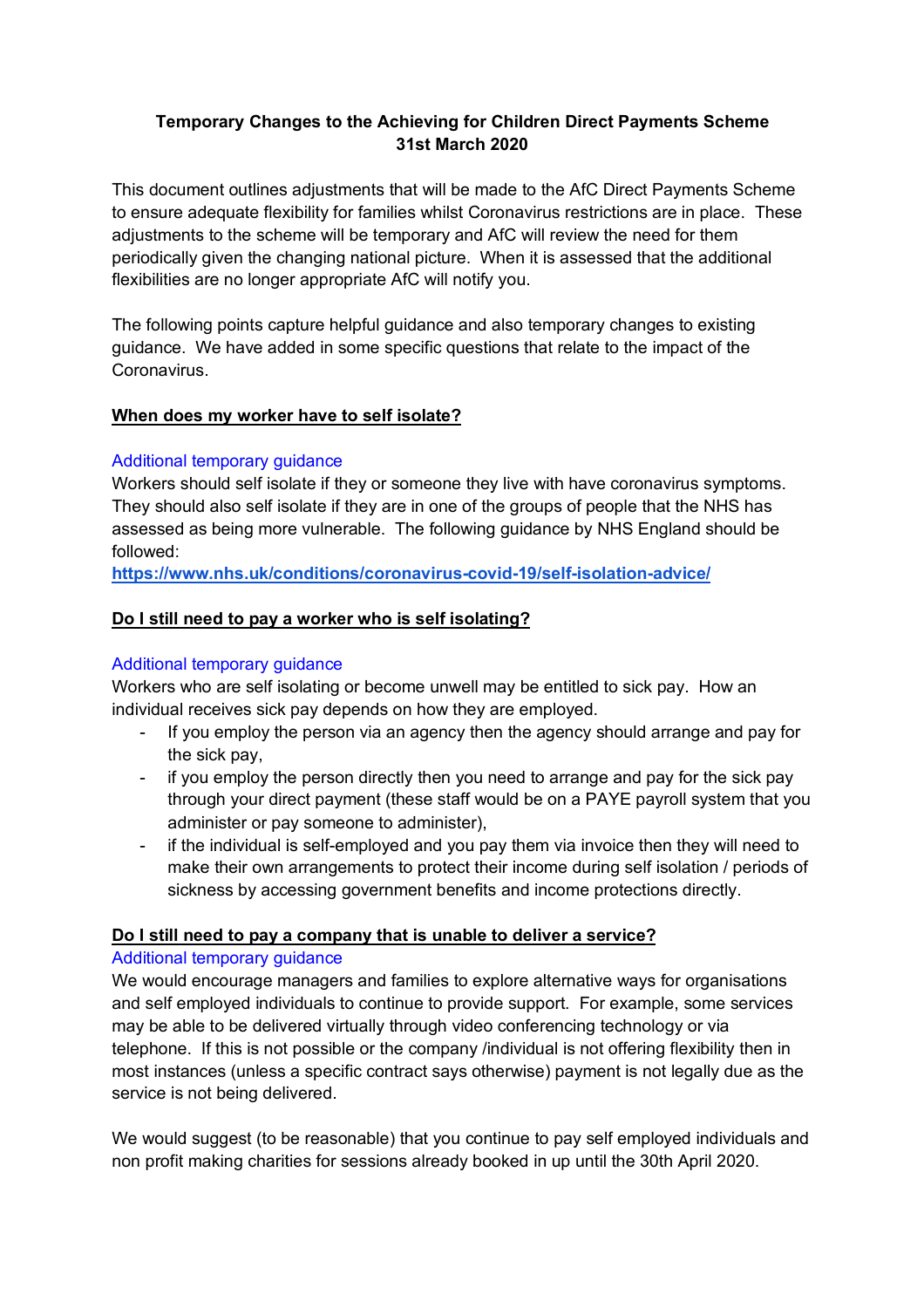Families may wish to agree a retention payment with self employed individuals beyond this date if the service is very dependent on a relationship with a specific individual and you are concerned that they may not be available to deliver support once Coronavirus restrictions are lifted. It is strongly recommended that if a retention payment is agreed that you also explore what alternative support the worker could deliver whilst Coronavirus restrictions are in place. In agreeing to additional payments, where support is not being delivered, families should be mindful of their overall direct payment amount and prioritising money towards the support their child needs whilst Coronavirus restrictions are in place.

If you commission support from a specific individual via a non profit making charity then we would advise that you discuss options with the charity who employs them. As an employer the charity should have arrangements to ensure employees receive sick pay and will also be able to access Government financial support to ensure staff can be retained for the duration of the Coronavirus restrictions.

#### **If my direct payment is paying my original worker can I have more funds?**

#### Additional temporary guidance

We recognise that families may incur additional costs due to circumstances caused by the Coronavirus restrictions. If you feel that your direct payment is no longer sufficient to meet your child's needs please contact your social worker so that we can discuss this with you and agree what further support may be available. If you are worried that your direct payment value may not be sufficient and are considering agreeing a retention payment with a worker, it is advisable that you have this conversation with your social worker before committing to a retention payment, so that you understand what level of payment is affordable.

## **Do AfC review my Direct Payments?**

#### Existing guidance

The level of support will be reviewed annually to assess if the care package continues to meet your child's needs. If your child's needs alter before the review takes place, please contact your social worker or family support worker.

#### Additional temporary guidance

We intend to continue with the annual review process on the same cycle as we recognise that it is important that the value of your direct payment remains aligned to your child's needs. If your child's needs change or the amount of money that you require to support your child's needs changes, as a result of the Coronavirus restrictions, please contact your social worker to discuss.

#### **How do I find a PA for my child?**

#### Existing guidance

Some people have a friend of the family in mind before they ask for DPs. KCIL will inform you about the PA Finder, or contact your child's school as many teaching assistants are happy to work with the children out of school hours. There are voluntary sector organisations that may also be able to help find a suitable PA for you such as RUILS, Kingston and Richmond Crossroads Care.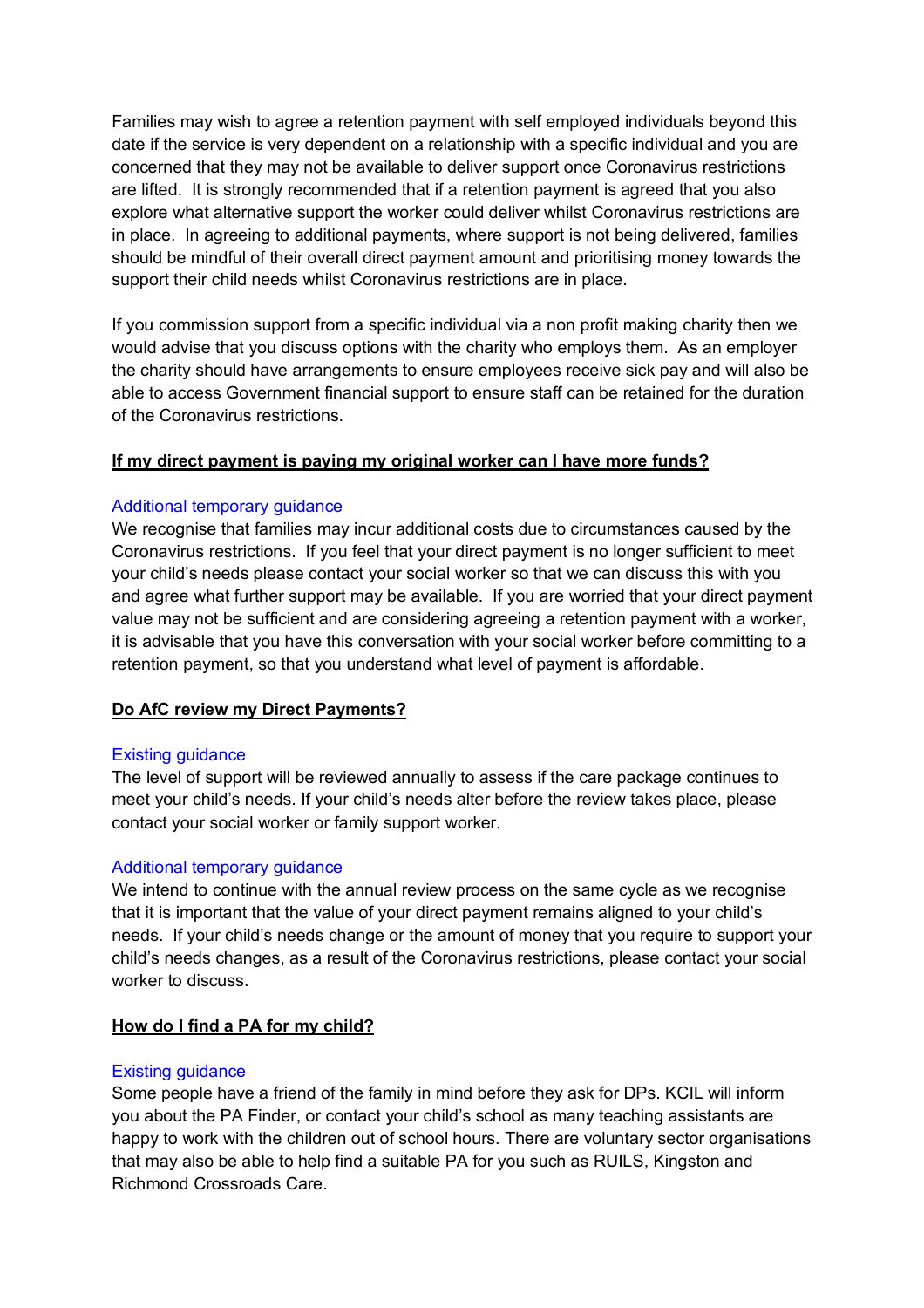# **Does the person I want to employ as my child's PA need previous experience with working with children with disability?**

### Existing guidance

No, they don't. However, it is helpful for the PA to have had some experience.

### **I have known my PA for years. Why do I need a Disclosure and Barring Service (DBS) check?**

### Existing guidance

To safeguard yourself and your child we ask that anyone working with children have a DBS check carried out.

### Additional temporary guidance

We recognise that the Coronavirus situation may lead to you needing to identify alternative support for your child if for example your existing PA needs to self isolate or becomes ill. You should still follow the normal DBS process even if the alternative PA is a family member. It is important that you continue to take precautions to ensure your child is safe.

You can submit a request for a DBS for an individual by emailing the following information to geraldine.burgess@achievingforchildren.org.uk

- Full name
- Date of birth
- Email address

An AfC officer will then contact the individual to obtain relevant legal documents and to verify identity against those documents.

#### **Who cannot be employed to care and support my child?**

#### Existing guidance

The Care and Support Regulations 2014 states the direct payment cannot be used to employ any person living in the same household as the person, who is the person's:

- parent
- brother or sister
- stepbrother or stepsister
- aunt or uncle
- grandparent

#### Additional temporary guidance

We recognise that the Coronavirus situation may lead to you needing to identify alternative support for your child if for example your existing support needs to self isolate or becomes ill. During these times we will be relaxing the rules and will allow money to be paid to family members to support a child where appropriate. During these exceptional times, direct payments can not be used to pay parents to care for their child but can be used to pay other family members.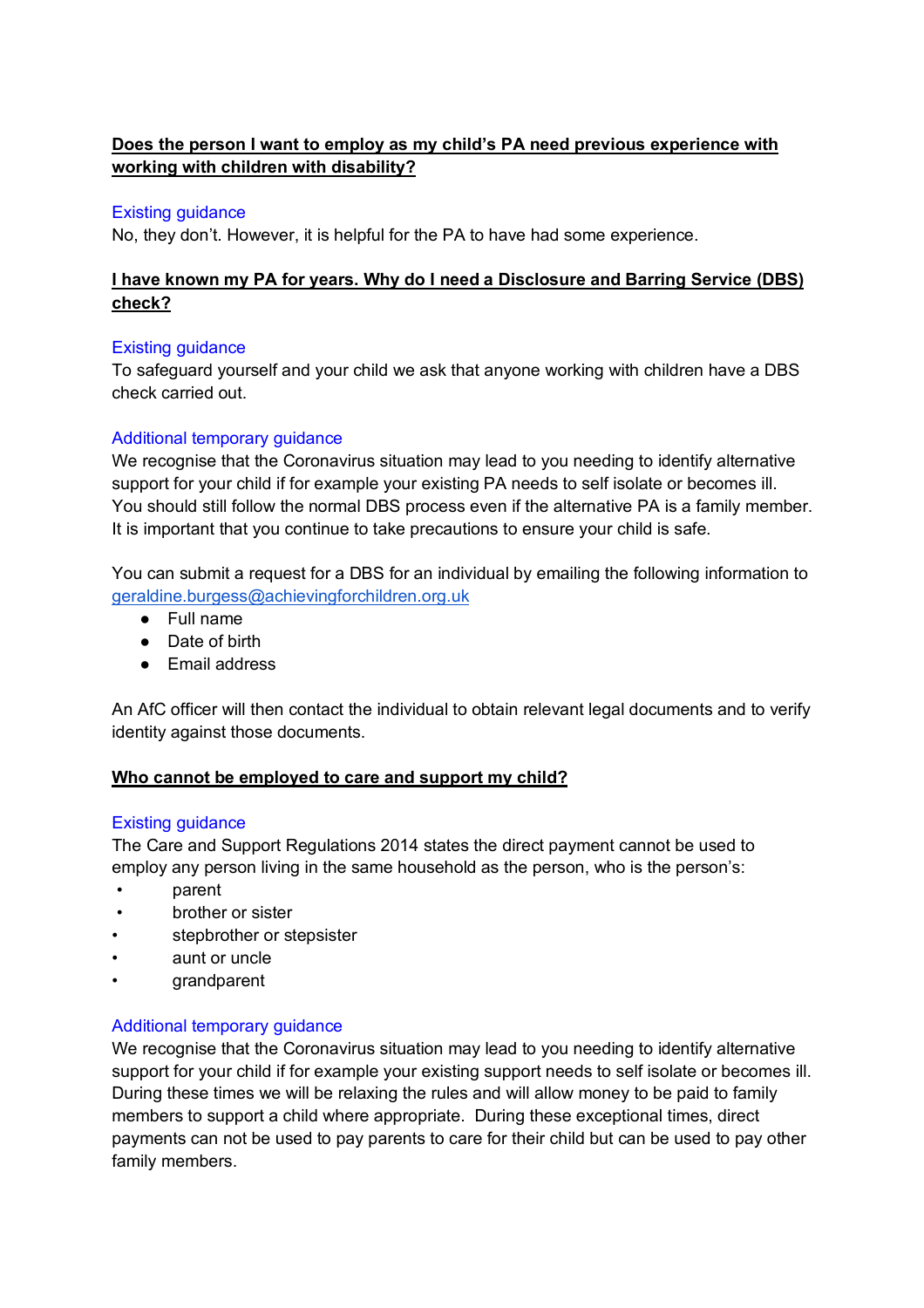The following criteria must apply to any individual who you employ to support your child:

- They must be below the age of 70 as all residents over the age of 70 should be self isolating in line with government guidelines
- They must not have an underlying health condition that could make them more vulnerable to the impact of Coronavirus. The Government has issued a list of relevant health conditions at the following link https://www.gov.uk/government/publications/covid-19-guidance-on-social-distancingand-for-vulnerable-people/guidance-on-social-distancing-for-everyone-in-the-uk-andprotecting-older-people-and-vulnerable-adults
- They must not be pregnant.
- They must not be required to self isolate because either they themselves or someone they live with has symptoms of Coronavirus. The symptoms and self isolation requirements are outlined in the following guidance:

https://www.gov.uk/government/publications/covid-19-stay-at-home-guidance/stay-athome-guidance-for-households-with-possible-coronavirus-covid-19-infection

- They should be over the age of eighteen and be assessed by you as capable of caring for your child.
- They must be fully observing social distancing rules. For the purposes of caring for your child the family member could be deemed a critical worker and would therefore be able to leave their home to travel to your child. You may need to provide the individual with a letter that confirms they are employed by you for the purpose of caring for your child in case they are asked to evidence this when travelling to or from your home. The following link provides guidance on social distancing:

https://www.gov.uk/government/publications/covid-19-guidance-on-social-distancingand-for-vulnerable-people/guidance-on-social-distancing-for-everyone-in-the-uk-andprotecting-older-people-and-vulnerable-adults

#### **When will I receive the direct payment money?**

#### Existing guidance

The payments are made each month and will be in your bank account on or before the first of the month. The money is paid in advance for the coming month. Payments are calculated over a 12 month period. If additional funds are agreed for school holidays these will be averaged throughout the year.

#### Additional temporary guidance

Money will still be received into your nominated bank account to the same timetable.

## **How much is the direct payment?**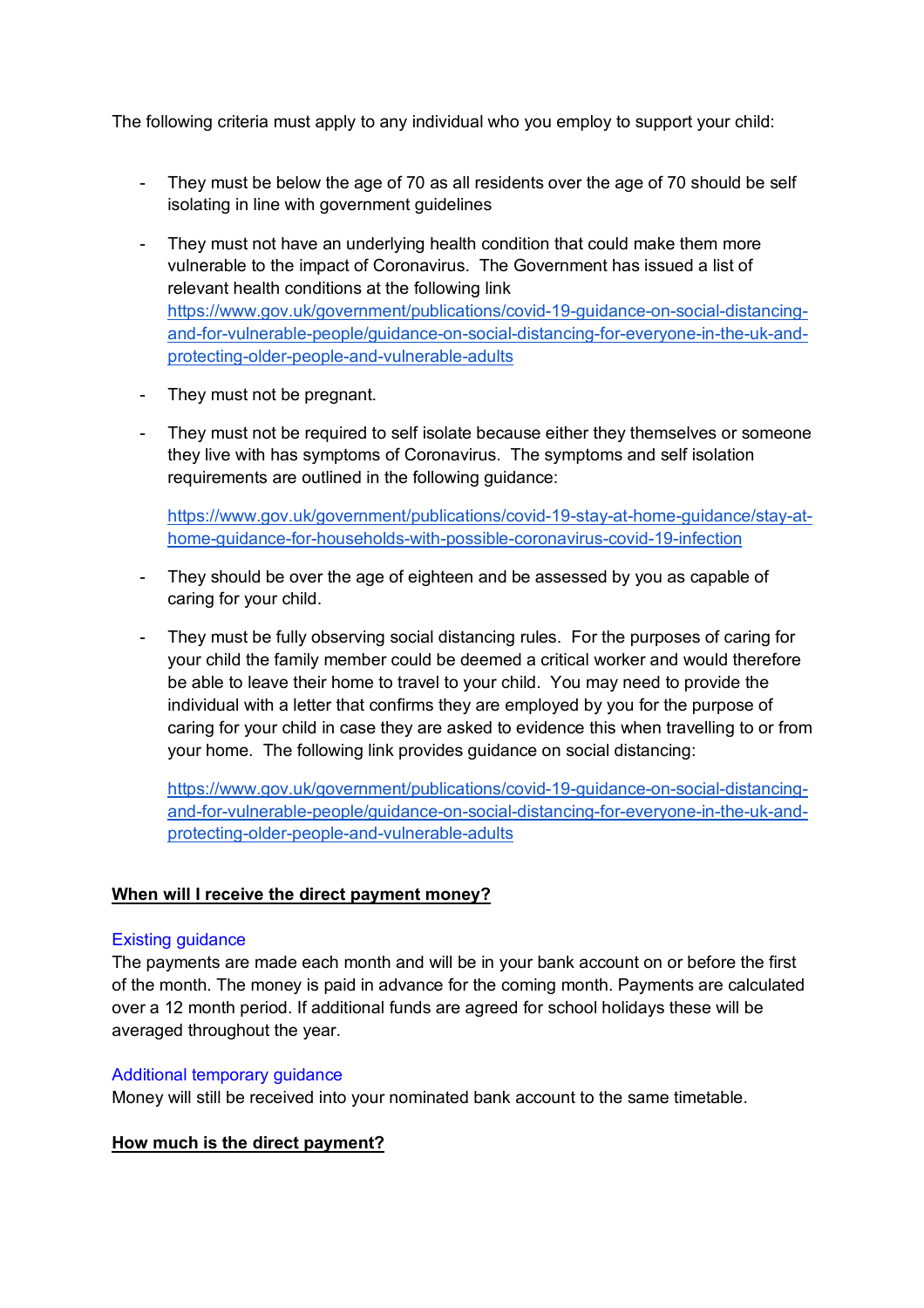#### Existing guidance

The value of the DP will be no more than it would cost AfC to deliver the same level of support. Parents or carers will be expected to cover all the costs of the support with the DP including the employer costs. AfC will pay for the public liability insurance and if you decide to use KCIL's payroll to pay your PA, a monthly payroll fee too. This is on top of the hourly DP rate. Achieving for Children will also help by carrying out a DBS check for the proposed PA. Please note that if your PA leaves your employment within 12 months, you will be responsible for paying the DBS check for the new PA as AfC will only pay for one DBS check a year

#### Additional temporary guidance

We recognise that additional DBS checking may be needed if you need to employ a new personal assistant on an interim basis. The limit of one DBS check per year will therefore be removed. Please contact Geraldine Burgess (geraldine.burgess@achieving for children.org.uk ) if you require a DBS check to be arranged.

We recognise that families may incur additional costs due to circumstances caused by the Coronavirus restrictions. If you feel that your direct payment is no longer sufficient to meet your child's needs please contact your social worker so that we can discuss this with you.

#### **What if the hourly rate for the PA is more than the DP hourly rate?**

#### Existing guidance

You can still employ the PA, but you will need to top up the hourly rate yourself.

#### **What can I use the DP for?**

#### Existing guidance

The DPs are for a short break for your child.

- They can be used to employ a PA to take your child into the community, or for support within the home as assessed by the social worker or family support worker
- In exceptional circumstances, the Short Break Funding Panel may consider agreeing for DPs to be used for sessions at non AfC run after school clubs or holiday groups.

#### Additional temporary guidance

Families need to adhere to the most up to date government guidance including government restrictions regarding self isolation and social distancing. Where appropriate, families may need to change arrangements to ensure compliance. If you are unsure whether arrangements comply or how you could continue to arrange adequate support for your child and ensure compliance please contact your social worker for advice.

#### **What can't DPs be used to pay for?**

#### Existing guidance

- You cannot use the DPs to purchase services from Achieving for Children, such as Moor Lane Centre or Crofters after school club or holiday groups.
- You cannot use DPs towards permanent residential care.